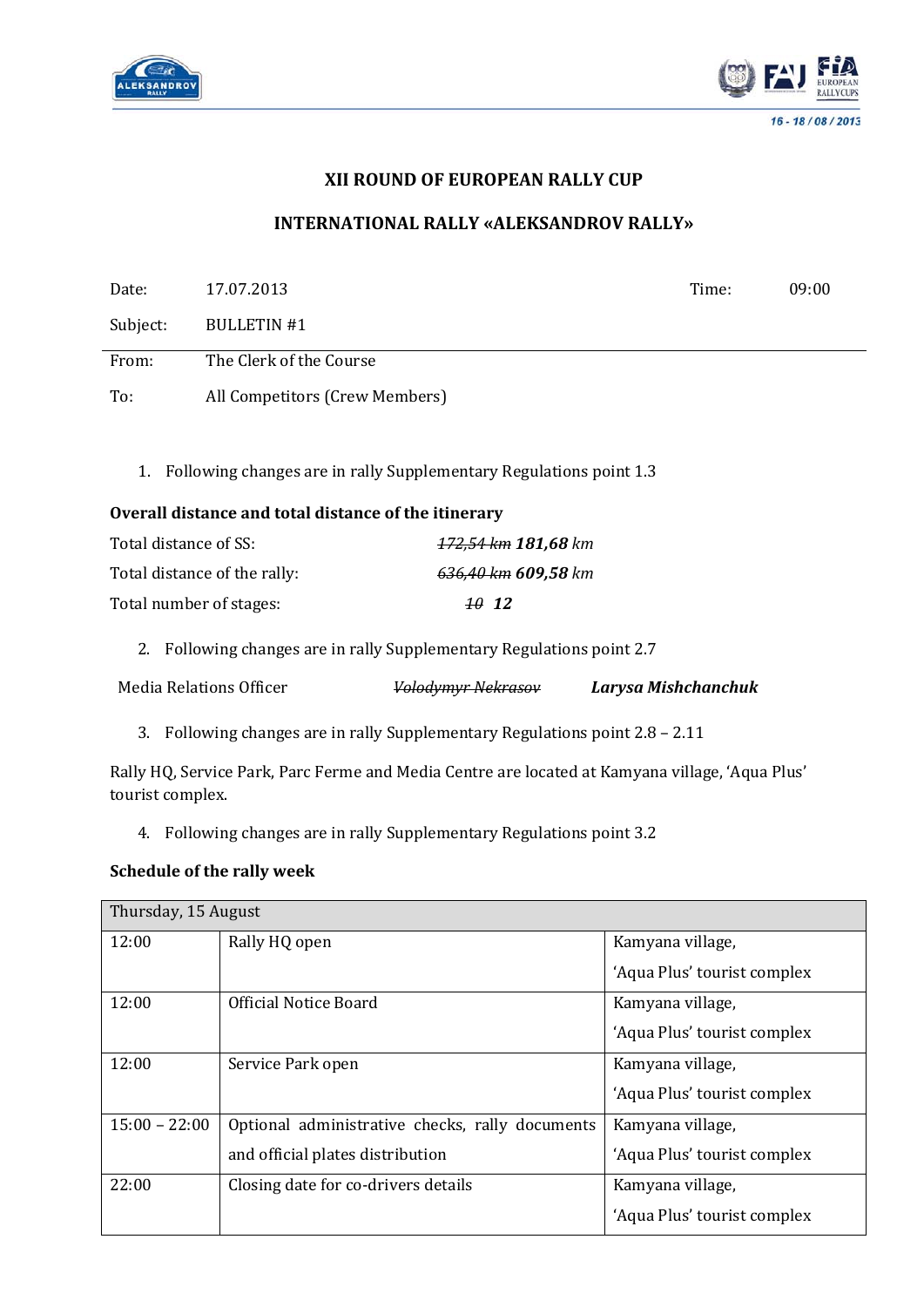



| Friday, 16 August   |                                                  |                                |  |  |
|---------------------|--------------------------------------------------|--------------------------------|--|--|
| $06:00 - 09:00$     | Rally documents and official plates distribution | Kamyana village,               |  |  |
|                     |                                                  | 'Aqua Plus' tourist complex    |  |  |
| $06:00 - 18:00$     | <b>Recce SS</b>                                  |                                |  |  |
|                     |                                                  |                                |  |  |
| $07:00 - 17:00$     | Scrutineering, marking and sealing               | Chernivtsi, Golovna st., 265H, |  |  |
|                     |                                                  | NIKO Mitsubishi autosalon      |  |  |
| 08:00               | Safety cars driver's briefing                    | Kamyana village,               |  |  |
|                     |                                                  | 'Aqua Plus' tourist complex    |  |  |
| $09:00 - 12:00$     | Administrative checks                            | Kamyana village,               |  |  |
|                     |                                                  | 'Aqua Plus' tourist complex    |  |  |
| 12:00               | Opening of media-centre and media accreditatioin | Chernivtsi, Soborna sq.        |  |  |
| 18:15               | 1st meeting of Stewards                          | Kamyana village,               |  |  |
|                     |                                                  | 'Aqua Plus' tourist complex    |  |  |
| 19:00               | Publication of Starting List for Leg 1           | Official Notice Board,         |  |  |
|                     |                                                  | rally website                  |  |  |
| 19:30               | Pre rally press conference                       | Chernivtsi, Soborna sq.        |  |  |
| 20:00               | Ceremonial Start of the rally                    | Chernivtsi, Soborna sq.        |  |  |
| Saturday, 17 August |                                                  |                                |  |  |
| 08:00               | Start of Leg 1 TC 0                              | Kamyana village,               |  |  |
|                     |                                                  | 'Aqua Plus' tourist complex    |  |  |
| 18:43               | Finish of Leg 1                                  | Kamyana village,               |  |  |
|                     |                                                  | 'Aqua Plus' tourist complex    |  |  |
| 22:00               | Publication of Start list for Leg 2              | Official Notice Board,         |  |  |
|                     |                                                  | rally website                  |  |  |
| Sunday, 18 August   |                                                  |                                |  |  |
| 07:30               | Scrutineering of restarting cars                 | Kamyana village,               |  |  |
|                     |                                                  | 'Aqua Plus' tourist complex    |  |  |
| 09:00               | Start of Leg 2 TC 6D                             |                                |  |  |
| 16:30               | Post event press conference                      | Chernivtsi, Soborna sq.        |  |  |
| 17:00               | Ceremonial finish, podium awarding               | Chernivtsi, Soborna sq.        |  |  |
| $16:30 - 18:30$     | Final checks                                     | Chernivtsi, Golovna st., 265H, |  |  |
|                     |                                                  | NIKO Mitsubishi autosalon      |  |  |
|                     | 2nd meeting of Stewards                          | Kamyana village,               |  |  |
|                     |                                                  | 'Aqua Plus' tourist complex    |  |  |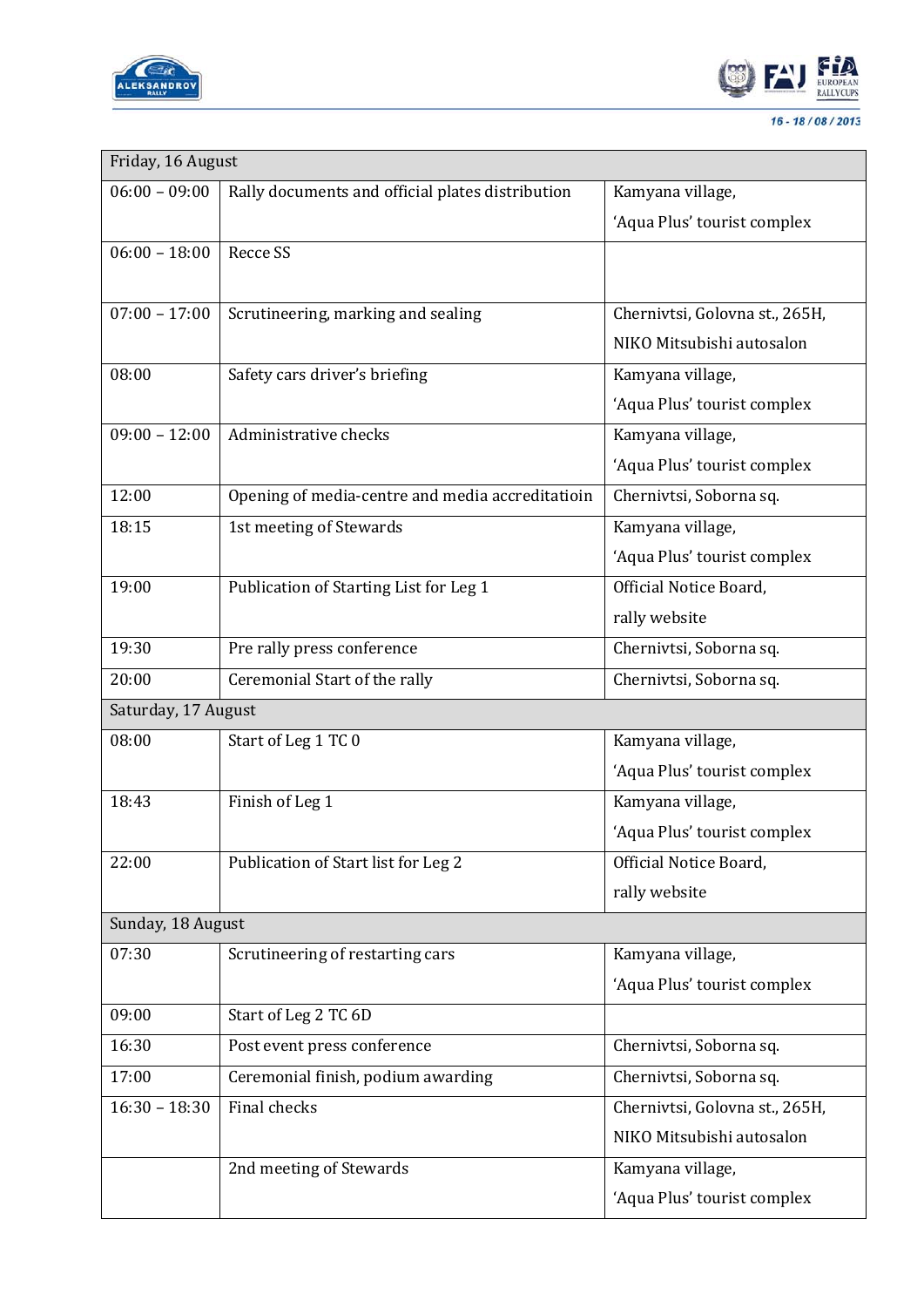



| 18:45 | Publication of provisional final classification | Official Notice Board, |
|-------|-------------------------------------------------|------------------------|
|       |                                                 | rally website          |
| 19:15 | Publication of official final classification    | Official Notice Board, |
|       |                                                 | rally website          |

5. Following changes are in rally Supplementary Regulations point 4.1

### Closing date for entries: *Friday, 02.08.2013 23:00, Thursday, 01.08.2013*

6. Following changes are in rally Supplementary Regulations point 9.11

### **Speeding**

Per km per hour over the speed limit: ALL DRIVERS *100 UAH* 250 UAH (appr. 25 EUR)

7. Following changes are in rally Supplementary Regulations point 10.1

#### **Administrative checks venue and timetable**

Place: Kamyana village, 'Aqua Plus' tourist complex

| Date               | Time            |
|--------------------|-----------------|
| Friday, 16.08.2013 | $09:00 - 12:00$ |

8. Following changes are in rally Supplementary Regulations point 11.1

#### **Scrutineering venue and timetable**

Place: Chernivtsi, Golovna st., 265H, NIKO Mitsubishi autosalon

9. Following changes are in rally Supplementary Regulations point 11.7

#### **Installation of Safety Tracking System**

To improve the safety of Aleksandrov Rally the management made for the use a tracking system security InfoPoint Tracker Unit (TU).

InfoPoint TU must be installed and connected before the arrival at the technical inspection point. This will be verified by the technical inspection engineers of "Navigrad" company.

The crew retired from the race must return all equipment issued to the engineers of "Navigrad" in the Service Park or at Rally HQ to the person who issued the equipment.

InfoPoint TU and all issued equipment must be returned to the engineers of "Navigrad" not later than 30 minutes after the publication of the official results.

Each team participating in the rally should get the next set of equipment: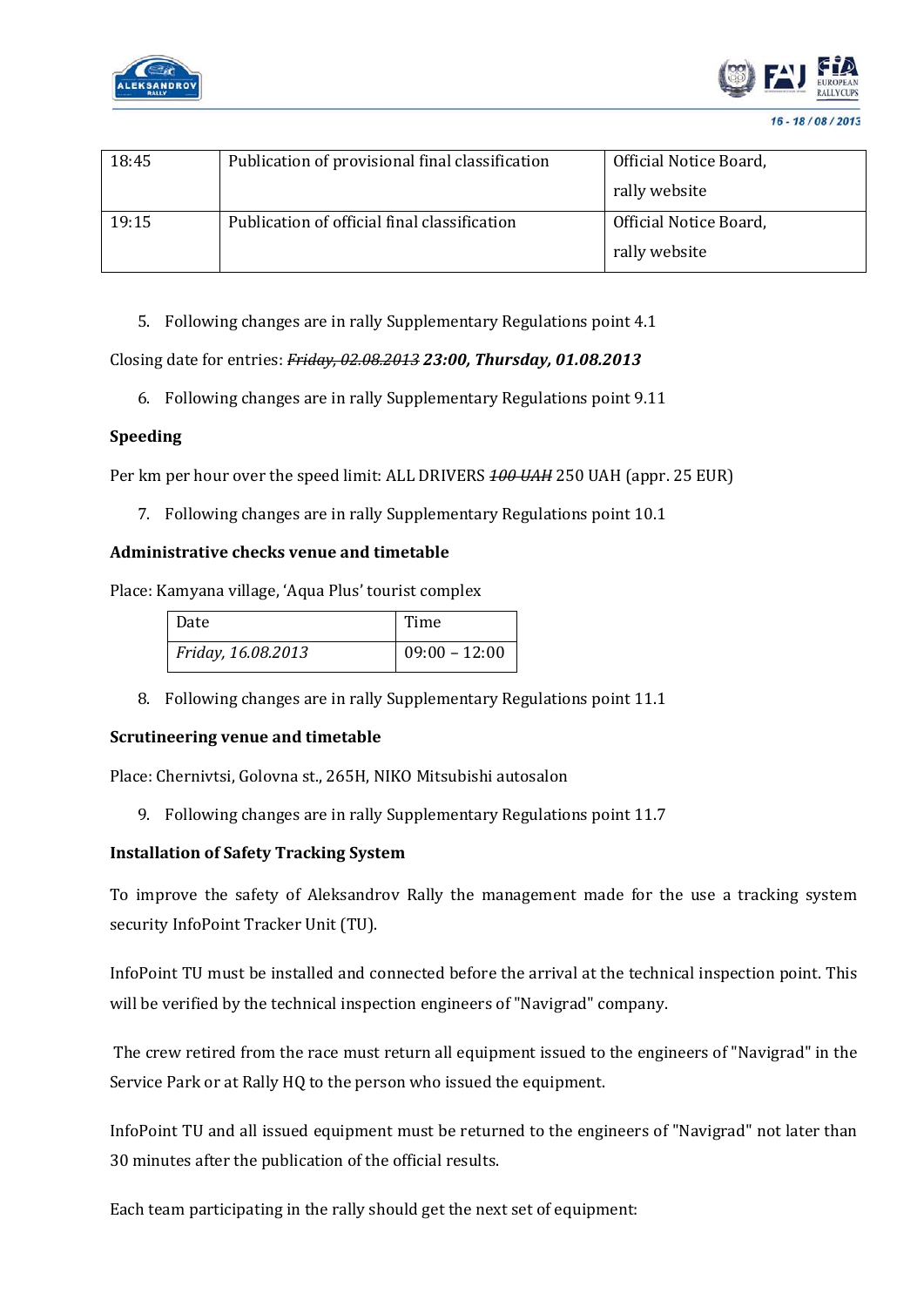



- The GPS monitoring unit InfoPoint Tracker Unit
- Power Cable
- Two clamp 4060 mm
- GPS and GSM antennas

Upon receipt of the equipment it is necessary to make a deposit in the form of a sports license, for all the period of competition, as well as to fill a receipt of safety of the equipment. Above this, each crew has to pay the "Navigrad" company for the rent of InfoPoint TU amount of 200 UAH (equal to 20 EUR).

After the return of the equipment the security deposit is fully refunded.

Contact persons of "Navigrad" company:

(067) 560 5959 Sergey Borovikov (Team Manager)

(067) 623 5959 Nikolay Porokh (Technical Engineer)

10. Following changes are in rally Supplementary Regulations point 12.4

#### **Ceremonial start**

Ceremonial start of the rally will take place on 20:00, Friday, 16.08.2013 on the Soborna str., Chernivtsi city. Each crew has to place his car in Pre-Start area under the marshal's instructions not late than on 19:00, Friday, 16.08.2013. The crews will pass over the start podium according to their starting numbers.

11. Following changes are in rally Supplementary Regulations point 12.6

#### **Permitted early check-in**

On the TC 6C, 12A, 12B and 12C the early check-in will be permitted.

12. Following changes are in rally Supplementary Regulations point 12.7

#### **Service park**

Place: Kamyana village, 'Aqua Plus' tourist complex

Smoking in the Service Park is strictly prohibited for all the officials, crew members, competitors, technical crews and all the persons related to the competing crews. This rule will be supervised by marshals. For not following this rule crews will be penalized by the amount of 500 UAH (equal to 50 Euro).